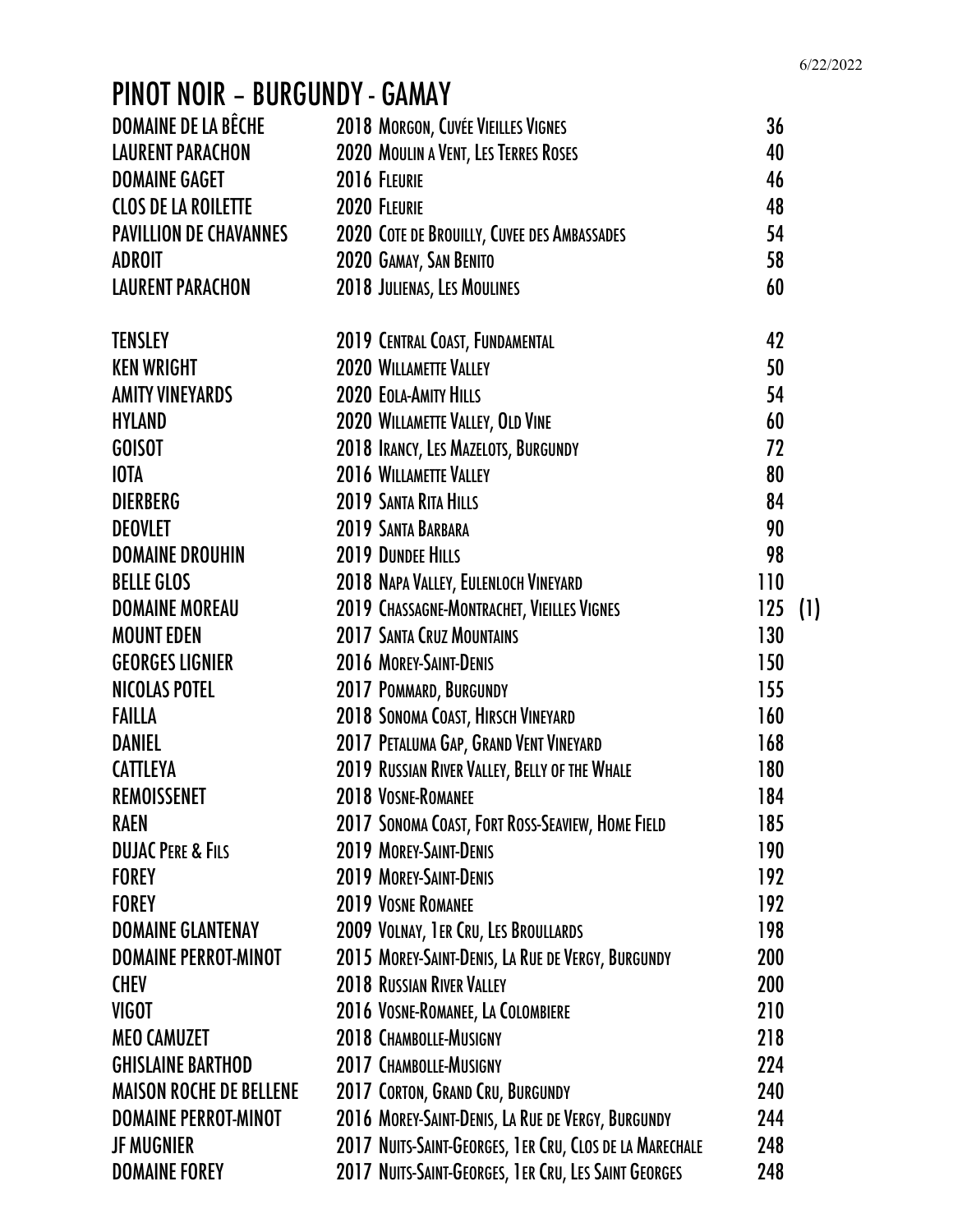## PINOT NOIR - BURGUNDY

| <b>NICOLAS POTEL</b>           | 2014 GEVREY-CHAMBERTIN, CRAIPILLOT, 1ER CRU, BURGUNDY      | 255  |     |
|--------------------------------|------------------------------------------------------------|------|-----|
| <b>DOMAINE FOURRIER</b>        | 2018 GEVREY-CHAMBERTIN, BURGUNDY, VIEILLES VIGNES          | 260  |     |
| <b>DENIS MORTET</b>            | 2014 CHAMBOLLE-MUSIGNY, 1ER CRU, AUX BEAUX BRUNS           | 268  |     |
| <b>HUBERT LIGNIER</b>          | 2015 MOREY-SAINT-DENIS, 1ER CRU, LA RIOTE                  | 310  |     |
| <b>HUBERT LIGNIER</b>          | 2016 MOREY-SAINT-DENIS, 1ER CRU, LA RIOTE                  | 310  |     |
| <b>DUGAT-PY</b>                | 2015 GEVREY-CHAMBERTIN, CUVEE CŒUR DE ROY                  | 325  |     |
| <b>LUCIEN LE MOINE</b>         | 2014 CHAMBOLLE MUSIGNY, 1ER CRU, LES HAUT DOIX, BURGUNDY   | 325  |     |
| <b>DOMAINE FOREY</b>           | 2017 CLOS VOUGEOT, GRAND CRU                               | 348  |     |
| <b>DUGAT-PY</b>                | 2012 GEVERY-CHAMBERTIN, CUVÉE CŒUR DE ROY, VIEILLES VIGNES | 410  |     |
| <b>DOMAINE DU CLOS FRANTIN</b> | 2013 VOSNE-ROMANEE, 1ER CRU, LES MALCONSORTS               | 460  |     |
| <b>DOMAINE FOURRIER</b>        | 2018 GEVREY-CHAMBERTIN, 1ER CRU, CHERBAUDES, BURGUNDY      | 496  |     |
| <b>CIRQ</b>                    | 2018 RUSSIAN RIVER VALLEY                                  | 500  |     |
| <b>FOREY</b>                   | 2019 CLOS VOUGEOT, GRAND CRU                               | 580  |     |
| <b>FOREY</b>                   | 2012 CLOS VOUGEOT, GRAND CRU                               | 660  |     |
| <b>FOREY</b>                   | 2013 ÉCHÉZEAUX, GRAND CRU, BURGUNDY                        | 720  | (1) |
| <b>HUBERT LIGNIER</b>          | 2014 CHARMES-CHAMBERTIN, GRAND CRU                         | 744  | (1) |
| <b>MEO-CAMUZET</b>             | 2013 ECHÉZEAUX, GRAND CRU, LES ROUGES DE BAS, BURGUNDY     | 775  | (1) |
| <b>MEO-CAMUZET</b>             | 2017 ÉCHÉZEAUX, GRAND CRU, BURGUNDY                        | 815  | (1) |
| <b>DOMAINE ROUMIER</b>         | 2014 CHAMBOLLE-MUSIGNY, 1ER CRU, LES CRAS, BURGUNDY        | 950  | (1) |
| <b>DOMAINE DUJAC</b>           | 2018 CLOS SAINT DENIS, GRAND CRU                           | 1126 | (1) |
| <b>DOMAINE DUJAC</b>           | 2019 CLOS SAINT DENIS, GRAND CRU                           | 1126 |     |
| <b>COMTE GEORGES DE VOGUE</b>  | 2013 MUSIGNY, GRAND CRU                                    | 1360 |     |
| <b>DUGAT-PY</b>                | 2012 CHARMES-CHAMBERTIN, GRAND CRU, BURGUNDY               | 1400 |     |
| <b>JF MUGNIER</b>              | 2014 BONNES-MARES, GRAND CRU, BURGUNDY                     | 1500 | (1) |
| ROMANÉE-CONTI                  | 2017 ECHÉZEAUX, GRAND CRU, BURGUNDY                        |      | (1) |
| ROMANÉE-CONTI                  | 2015 ECHÉZEAUX, GRAND CRU, BURGUNDY                        |      | (1) |
| ROMANÉE-CONTI                  | 2014 ROMANÉE-ST-VIVANT, GRAND CRU, BURGUNDY                |      | (1) |
| ROMANÉE-CONTI                  | 2012 ROMANÉE-ST-VIVANT, GRAND CRU, BURGUNDY                |      | (1) |
| ROMANÉE-CONTI                  | 2011 RICHEBOURG, GRAND CRU, BURGUNDY                       |      | (1) |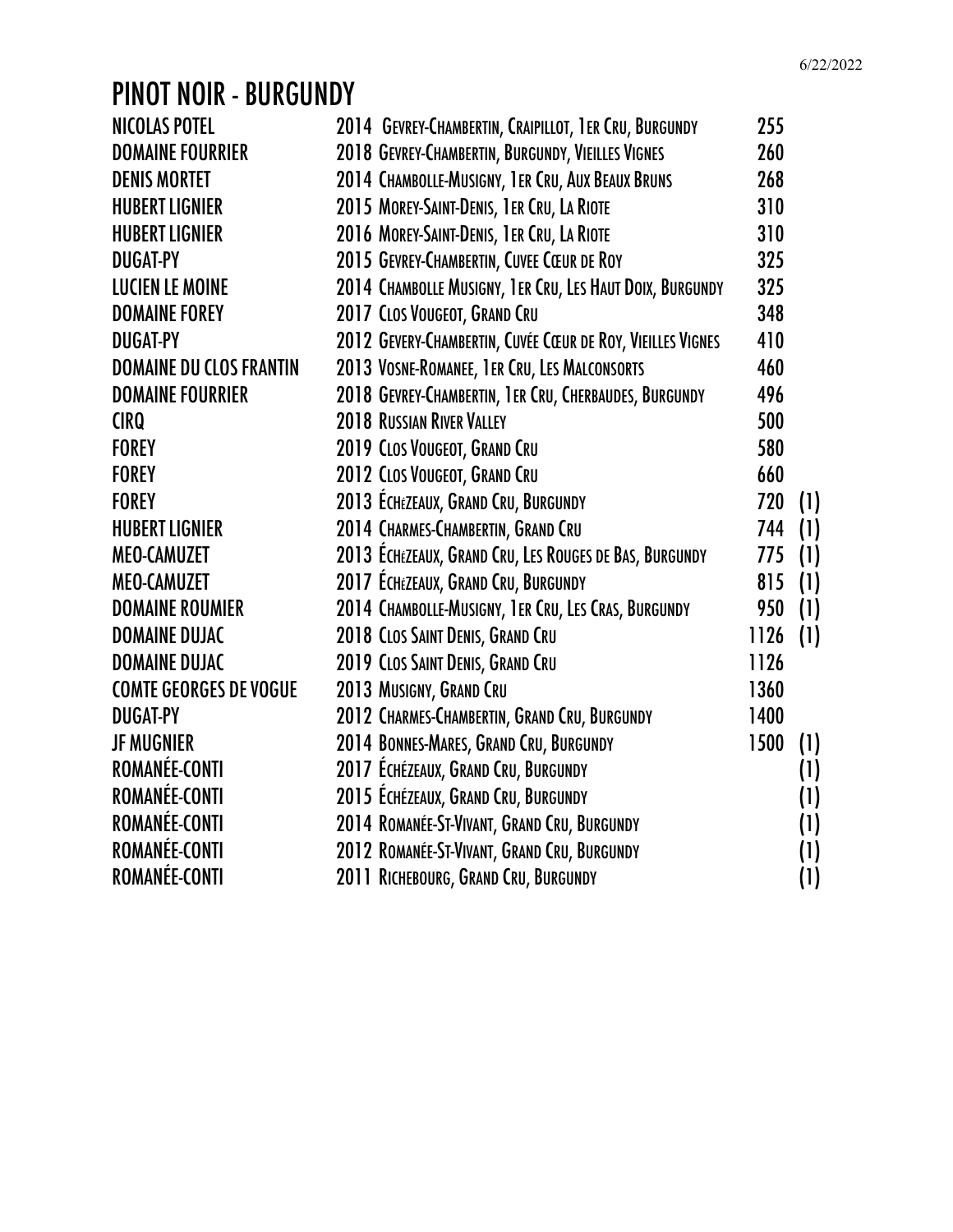# CABERNET SAUVIGNON AND BLENDS

| <b>AVALON</b>                  | 2018 CABERNET SAUVIGNON, NAPA VALLEY                     | 34  |
|--------------------------------|----------------------------------------------------------|-----|
| OBIZ                           | 2016 MERLOT, FRIULI                                      | 38  |
| <b>ANTONUTTI</b>               | 2019 CABERNET FRANC, FRIULI                              | 40  |
| <b>DHARMA</b>                  | 2017 MALBEC/CABERNET FRANC, MENDOZA, RESERVA             | 46  |
| <b>TRINITAS</b>                | 2014 NAPA VALLEY RED WINE, MERITAGE                      | 56  |
| <b>ROBERT MONDAVI</b>          | 2018 MERLOT, NAPA VALLEY                                 | 60  |
| <b>LOUIS M. MARTINI</b>        | 2018 CABERNET SAUVIGNON, NAPA VALLEY                     | 64  |
| <b>CHAU DU PETIT THOUARS</b>   | 2010 CABERNET FRANC, TOURAINE, FRANCE, L'AMIRAL          | 68  |
| <b>TREFETHEN</b>               | 2018 CABERNET SAUVIGNON, NAPA VALLEY                     | 80  |
| <b>KITH &amp; KIN</b>          | 2019 CABERNET SAUVIGNON, NAPA VALLEY                     | 84  |
| <b>CHATEAU LA GRANDE ROCHE</b> | 2019 CABERNET SAUVIGNON, NAPA VALLEY                     | 88  |
| <b>HONIG</b>                   | 2018 CABERNET SAUVIGNON, NAPA VALLEY                     | 96  |
| <b>FROG'S LEAP</b>             | 2018 CABERNET SAUVIGNON, NAPA VALLEY                     | 100 |
| <b>ECHOLANDS</b>               | 2018 WALLA WALLA RED WINE, SEVEN HILLS VINEYARD          | 100 |
| <b>INGLENOOK</b>               | 2017 CABERNET SAUVIGNON, RUTHERFORD                      | 116 |
| <b>GROTH</b>                   | 2017 CABERNET SAUVIGNON, NAPA VALLEY                     | 120 |
| <b>STONESTREET</b>             | 2017 CABERNET SAUVIGNON, ALEXANDER VALLEY                | 124 |
| <b>SALVESTRIN</b>              | 2017 CABERNET SAUVIGNON, NAPA VALLEY, DR. CRANE VINEYARD | 130 |
| <b>FREEMARK ABBEY</b>          | 2018 CABERNET SAUVIGNON, NAPA VALLEY                     | 136 |
| <b>ROUND POND</b>              | 2019 CABERNET SAUVIGNON, NAPA VALLEY                     | 144 |
| <b>HEROLD</b>                  | 2017 CABERNET SAUVIGNON, COOMBSVILLE, NAPA VALLEY        | 150 |
| <b>GUARACHI</b>                | 2014 CABERNET SAUVIGNON, NAPA VALLEY                     | 160 |
| <b>PATEL</b>                   | 2016 NAPA VALLEY RED WINE                                | 166 |
| <b>SCRIBE</b>                  | 2018 CABERNET SAUVIGNON, WEST SIDE OF ATLAS PEAK         | 174 |
| <b>ASHES &amp; DIAMONS</b>     | 2018 NAPA VALLEY RED WINE, GRAND VIN #3                  | 182 |
| <b>ROBERT FOLEY</b>            | 2016 CABERNET SAUVIGNON, NAPA VALLEY                     | 190 |
| <b>JORDAN</b>                  | 2011 CABERNET SAUVIGNON, SONOMA                          | 196 |
| <b>LEONETTI CELLAR</b>         | 2016 CABERNET SAUVIGNON, WALLA WALLA VALLEY              | 200 |
| <b>FORMAN</b>                  | 2016 CABERNET SAUVIGNON, NAPA VALLEY                     | 210 |
| <b>JORDAN</b>                  | 2012 CABERNET SAUVIGNON, SONOMA                          | 210 |
| <b>ANGWIN</b>                  | 2014 CABERNET SAUVIGNON, NAPA VALLEY, HOWELL MOUNTAIN    | 226 |
| NEAL                           | 2013 CABERNET SAUVIGNON, RUTHERFORD, RUTHERFORD DUST     | 234 |
| <b>JORDAN</b>                  | 2004 CABERNET SAUVIGNON, SONOMA                          | 240 |
| <b>JORDAN</b>                  | 2005 CABERNET SAUVIGNON, SONOMA                          | 240 |
| <b>CHATEAU MONTELENA</b>       | 2014 CABERNET SAUVIGNON, ESTATE, NAPA VALLEY             | 250 |
| <b>CHATEAU MONTELENA</b>       | 2016 CABERNET SAUVIGNON, ESTATE, NAPA VALLEY             | 250 |
| <b>PHILIP TOGNI</b>            | 2014 CABERNET SAUVIGNON, NAPA VALLEY                     | 268 |
| <b>MICA</b>                    | 2019 CABERNET SAUVIGNON, NAPA VALLEY                     | 270 |
| <b>MASCOT</b>                  | 2016 CABERNET SAUVIGNON, NAPA VALLEY                     | 276 |
| <b>ULYSSES</b>                 | 2017 CABERNET SAUVIGNON, NAPA VALLEY, OAKVILLE           | 280 |